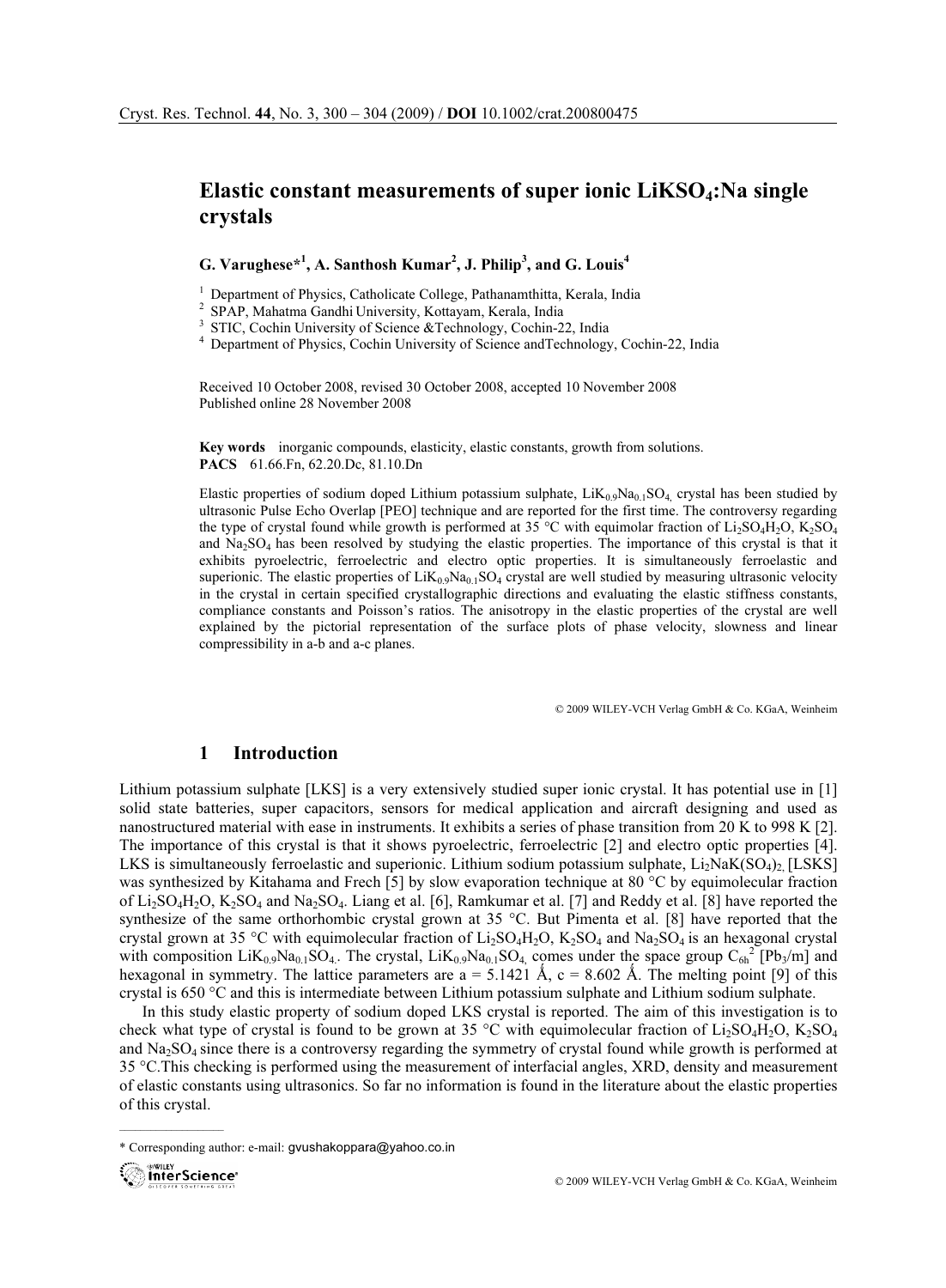#### 2 Experimental

Large single crystals of Li  $K_{0.9}$  Na  $_{0.1}$  SO<sub>4</sub> of size (30×25×16) mm<sup>3</sup> have been grown from super saturated aqueous solution by slow evaporation technique at 323 K for 60 days. The solution has been prepared by equimolecular fraction of  $Li_2SO_4H_2O$ ,  $K_2SO_4$  and  $Na_2SO_4$ . The photograph and morphology of the crystal are as shown in figures 1 and 2.







We have examined the presence of metallic element and their % composition using Atomic Absorption Spectroscopy and flame test. The crystal structure of sodium doped LKS has been again examined by Powder X- ray Diffraction method (Fig. 3). FTIR spectrum (Fig. 4) of the material confirms the presence of  $\text{SO}_4$  group in the crystal. Stereographic projection of the natural faces of the crystal was computed using the lattice parameters obtained by Pimenta et al. [9] The measured interfacial angles of natural faces of the grown crystal are measured using an accurate contact goniometer. Thus the natural faces of the sample have been identified [10] by comparing the measured interfacial angle with that from computed stereographic projection of the crystal planes.



Fig. 3 XRD of LiKSO4:Na crystal. Fig. 4 FTIR spectrum of the crystal.

Bulk samples have been cut using a slow speed diamond wheel saw so as to have propagation directions along a- and c-axes. The misorientation is less than 1°. The samples are well polished by using Cerium oxide powder. The ultrasonic velocities are measured using the Pulse Echo Overlap (PEO) technique [11,12] and details of this technique ere explained. The basic experimental set up used for the measurement consists of MATEC model 7700 pulse modulator and receiver system with its associated subunits have been used for the velocity measurements. Hexagonal crystal has five-second order elastic stiffness constants.

## 3 Results and discussion

**Elastic stiffness constant measurement** Single crystals of Li  $K_{0.9}$  Na  $_{0.1}$  SO<sub>4</sub> have been grown by slow evaporation of saturated aqueous solution containing equimolar fractions of  $Li_2SO_4H_2O$ ,  $K_2SO_4$  and Na<sub>2</sub>SO<sub>4</sub> at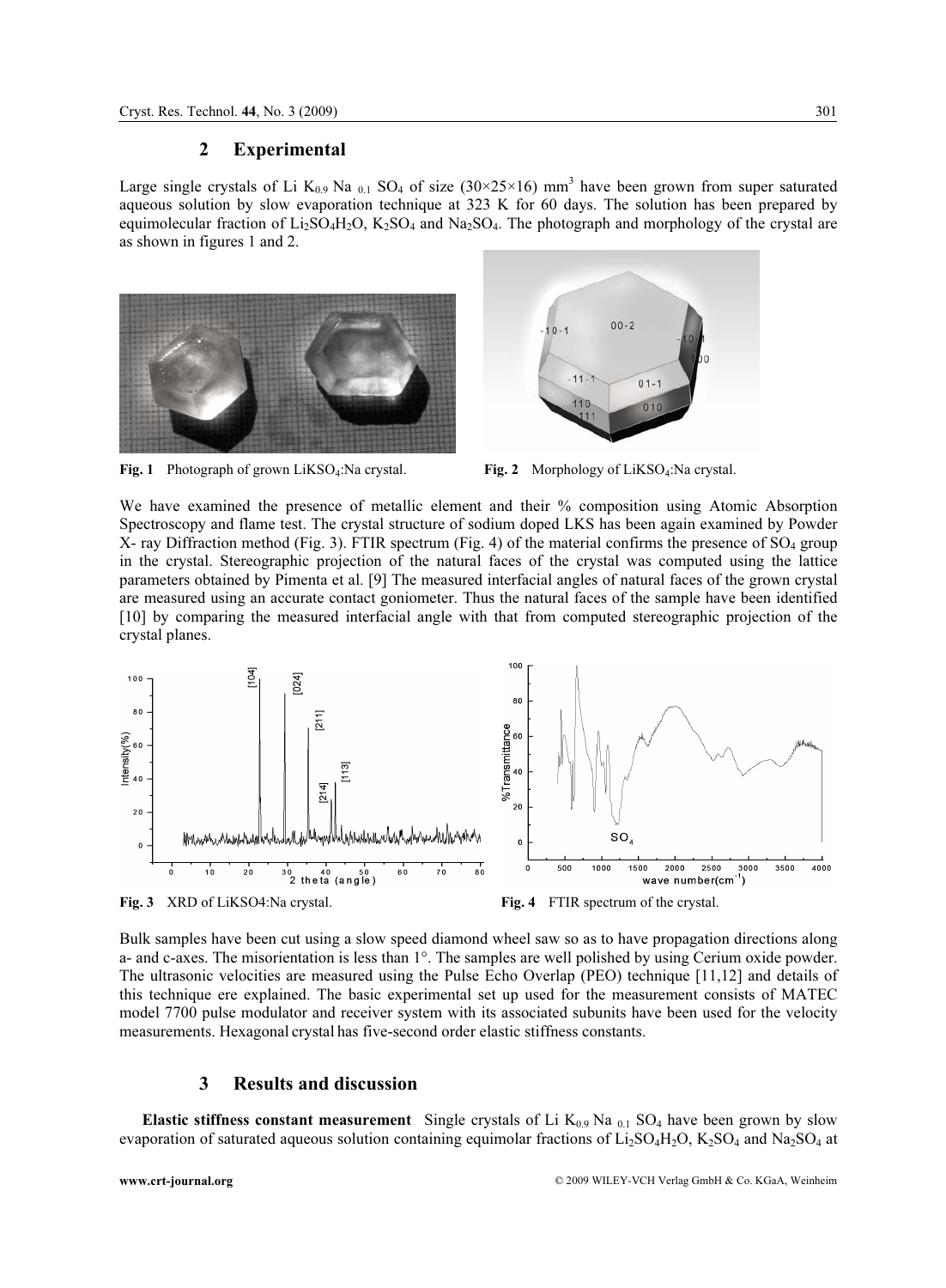35 °C. Earlier workers [6-8] conducted their work on growth using the same reagents at 35 °C and the grown crystal was reported to be Lithium sodium potassium sulphate,  $Li<sub>2</sub>NaK(SO4)<sub>2</sub>$ . The powder X-ray diffraction pattern of this crystal has been compared with JCPDS files of orthorhombic  $Li_2$  Na K(SO<sub>4</sub>)<sub>2</sub> [14] and that of hexagonal LiKSO<sub>4</sub> [15]. Intensity peaks positions of LSKS and the present crystal are entirely different, whereas they are almost identical with that of LKS. Additional peaks are found in the XRD of the present crystal in addition to the peaks of LKS. Besides, the density Li  $K_{0.9}Na_{0.1}SO_4$  (2.469 g/cm<sup>3</sup>) shows that the value lies between those of LiKSO<sub>4</sub> (2.396 g/cm<sup>3</sup>) and lithium sodium sulphate (2.599 g/cm<sup>3</sup>) and not of  $Li_2NaK(SO_4)_2$  (2.2 g/cm<sup>3</sup>). From the density measurement it is found that doped LKS is a different crystal. Measurement of interfacial angles is a very effective tool for identifying the symmetry of a crystal. The interfacial angles of grown crystal are measured with an accurate contact goniometer and compared it with computed value, which indicated that the symmetry of the grown crystal is hexagonal. From the above findings it is found that the presently grown crystal is Li  $K_{0.9}Na_{0.1}SO_4$  as found by Pimenta et al. [9]. Hexagonal crystal has five second order elastic constants whereas orthorhombic crystals are having nine. We have measured ultrasonic velocity in [100], [010], and [001] directions. We have noticed that velocity along [100] and [010] have the same value and hence the crystal has only five elastic constants.

Table 1 Velocity of ultrasonic modes in Li  $K_{0.9}Na_{0.1}SO_4$  at 300 K. L, T and QL represent longitudinal, transverse and quasi-longitudinal modes respectively

| Mode | Direction of<br>propagation | Direction of<br>polarization | Measured mode<br>velocity $(m/s)$ | Mode velocity-elastic<br>constant relation |
|------|-----------------------------|------------------------------|-----------------------------------|--------------------------------------------|
|      | [100]                       | [100]                        | $V_1 = 5200 \pm 5$                | $C_{11} = C_{22} = \rho V_1^2$             |
|      | [100]                       | $[100]$                      | $V_2 = 2477 \pm 2$                | $C_{66} = \rho V_2^2$                      |
|      | [100]                       | [010]                        | $V_3 = 2914 \pm 3$                | $C_{44} = C_{55} = \rho V_3^2$             |
|      | [001]                       | [001]                        | $V_4 = 5132 \pm 5$                | $C_{33} = \rho V_4^2$                      |
|      | [001]                       | [100]                        | $V_5 = 3004 \pm 3$                | $C_{44} = C_{55} = \rho V_5^2$             |
|      | [001]                       | [010]                        | $V_6$ = 2856 $\pm$ 3              | $C_{44} = C_{55} = \rho V_6^2$             |
| OL   | [101]                       | OL                           | $V_7 = 5160 \pm 5$                | ${}^{\ast}C_{13} = C_{23} = f_{ac}$        |

Hexagonal crystal has the following five second order elastic stiffness constants  $C_{11} = C_{22}$ ,  $C_{33}$ ,  $C_{44} = C_{55}$ ,  $C_{66}$ and  $C_{13} = C_{23}$ 

$$
\mathbf{f}_{ac} = \mathbf{f}_{ac} = \left\{ \frac{1}{c^2 s^2} \left[ (s^2 C_{11} + c^2 C_{55} - \rho \ \mathbf{v}^2)(s^2 C_{44} + c^2 C_{33} - \rho \ \mathbf{v}^2) \right] \right\}^{\frac{1}{2}} - C_{44},
$$
\n(1)

where  $s = \sin \theta$  c = cos  $\theta$  where v is the velocity of propagation of respective mode; where  $\theta = 28^\circ$  from a-c plane.  $p = 2.464$  g/cm<sup>3</sup>.

The diagonal elastic constants  $C_{11}$ ,  $C_{33}$ ,  $C_{44}$  and  $C_{66}$  have direct relationship with the suitable ultrasonic mode velocity given by  $C_{ij} = \rho v^2$ . Relationship between elastic constants in relevant ultrasonic wave velocity for the Hexagonal system are discussed in the literature [10]. The off diagonal constant  $C_{13}$  is estimated by measuring the velocity in [101] direction. The velocity measurements are tabulated in table 1. The McSkimin ∆t Criterion [12,13] has been applied to correct for the phase lag introduced by the bonding medium on the RF echoes. From the above results it is proved that crystal synthesized with equimolecular fraction of  $Li<sub>2</sub>SO<sub>4</sub>H<sub>2</sub>O$ ,  $K_2SO_4$  and Na<sub>2</sub>SO<sub>4</sub> grown at 35 °C is Hexagonal, Li $K_{0.9}Na_{0.1}SO_4$  and not orthorhombic as reported by Liang et al. [6]. The second order elastic stiffness constants and the corresponding compliance constants and Poisson's ratios are calculated from mode velocities tabulated in table 2.

Table 2 Elastic stiffness constant, Elastic compliance constant, and Poisson's ratio of sodium doped Lithium Potassium Sulphate at 300 K.

| Sl. No         | Elastic stiffness constant (GPa)    | Compliance constant $(\times 10^{-10} N^{-1} m^2)$ | Poisson's ratio  |
|----------------|-------------------------------------|----------------------------------------------------|------------------|
|                | $C_{11} = C_{22} = 68.86 \pm 0.14$  | $S_{11} = 0.21$                                    |                  |
|                | $C_{33} = 64.89 \pm 0.13$           | $S_{33} = 0.173$                                   |                  |
|                | $C_{44} = C_{55} = 23.45 \pm 0.046$ | $S_{44} = 0.426$                                   | $v_{13} = 0.179$ |
| $\overline{4}$ | $C_{66}$ = 15.94 $\pm$ 0.03         | $S_{66} = 0.627$                                   | $v_{31} = 0.148$ |
|                | $C_{12} = 37.06 \pm 0.7$            | $S_{12} = -0.104$                                  |                  |
| h              | $C_{13}=19.25\pm0.4$                | $S_{13} = -0.031$                                  |                  |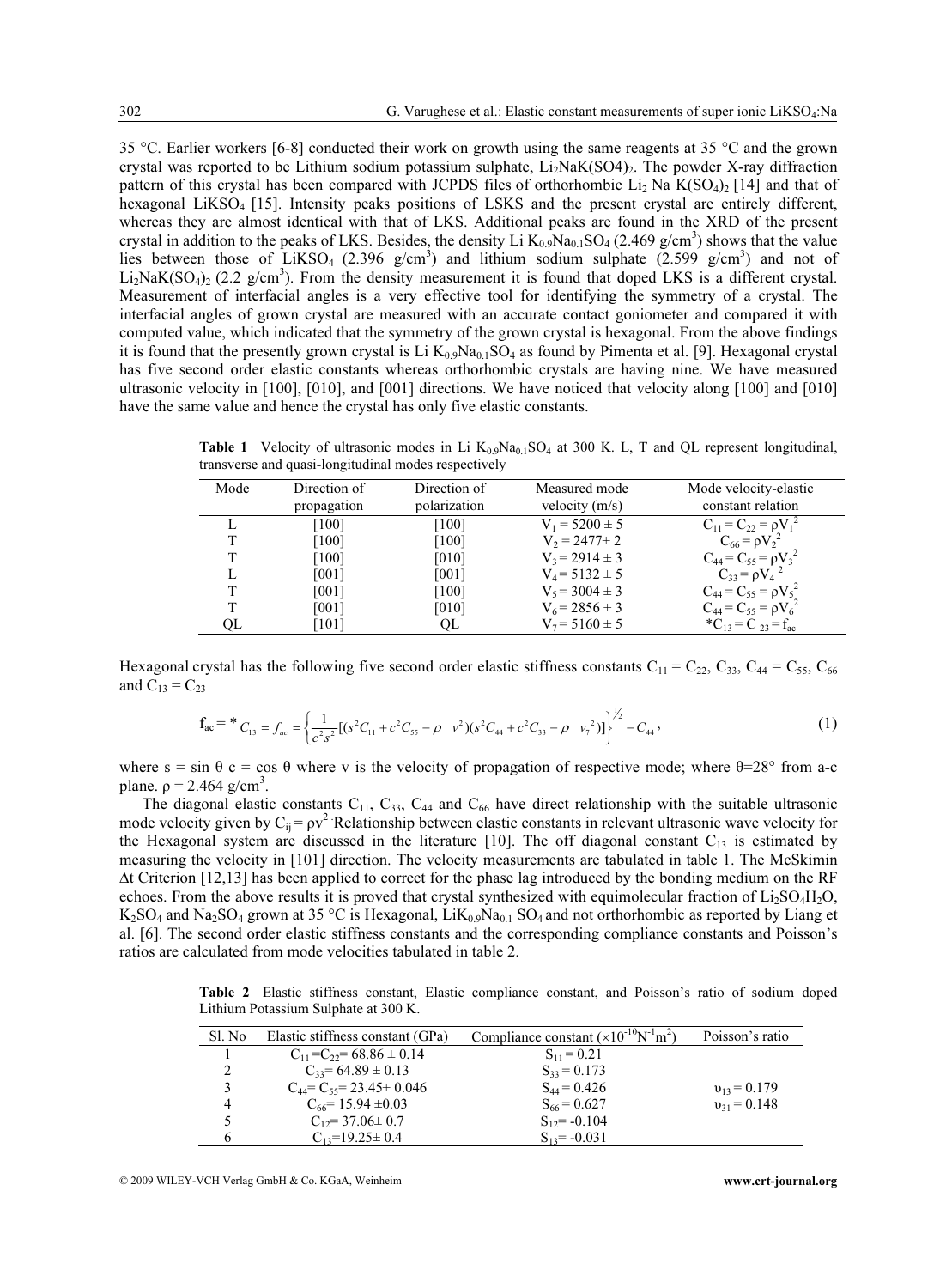Table 3 Comparison of elastic stiffness constant LiKSO4:Na and Lithium potassium sulphate (LKS).

| Elastic stiffness constants                                          |                   |  |  |  |
|----------------------------------------------------------------------|-------------------|--|--|--|
| $LiK_0$ <sub>9</sub> Na <sub>0.1</sub> SO <sub>4</sub> Crystal (GPa) | LKS Crystal (GPa) |  |  |  |
| $C_{11}$ = $C_{22}$ = 68.86 $\pm$ 0.14                               | 57.24             |  |  |  |
| $C_{33} = 64.89 \pm 0.13$                                            | 67.45             |  |  |  |
| $C_{44} = C_{55} = 23.45 \pm 0.046$                                  | 21.51             |  |  |  |
| $C_{66}$ = 15.94 $\pm 0.03$                                          | 14.29             |  |  |  |
| $C_{12} = 37.06 \pm 0.7$                                             | 28.66             |  |  |  |
| $C_{13}=19.25\pm0.4$                                                 | 22.37             |  |  |  |

The elastic constants of  $LiK_{0.9}Na_{0.1}SO_4$  and LKS are compared in table 3. The elastic constants have substantial difference. The difference in density and velocity of ultrasonic waves through these samples are responsible for this difference. Constants  $C_{12}$  (23%),  $C_{13}$  (16%) and  $C_{11}$  (16%) have exhibited large deviation than constants  $C_{33}$ (4%) and  $C_{55}$  (9.8%) and  $C_{66}$  (11.3%).

Surface plots of phase velocity, slowness and linear compressibility The anisotropy of elastic wave propagation in this crystal can be made clear by drawing surface plots of the linear compressibility [18] in the a-b and a-c planes and phase velocity a-b plane following a well known procedure [16,18]. Figures 5 and 6 show the linear compressibility and phase velocity surfaces in the plane; The slowness surfaces plotted in the a-b, a-c planes are shown in figures 7 and 8. The Poisson's ratios [17] and volume compressibility have been evaluated. The Bulk modulus is evaluated as 30.959 GPa.







Fig. 5 Surface plot of linear compressibility. Fig. 6 Surface plot of phase velocity in the XY plane.



Fig. 7 Surface plot of slowness in the XZ plane. Fig. 8 Surface plot of slowness in the XY plane.